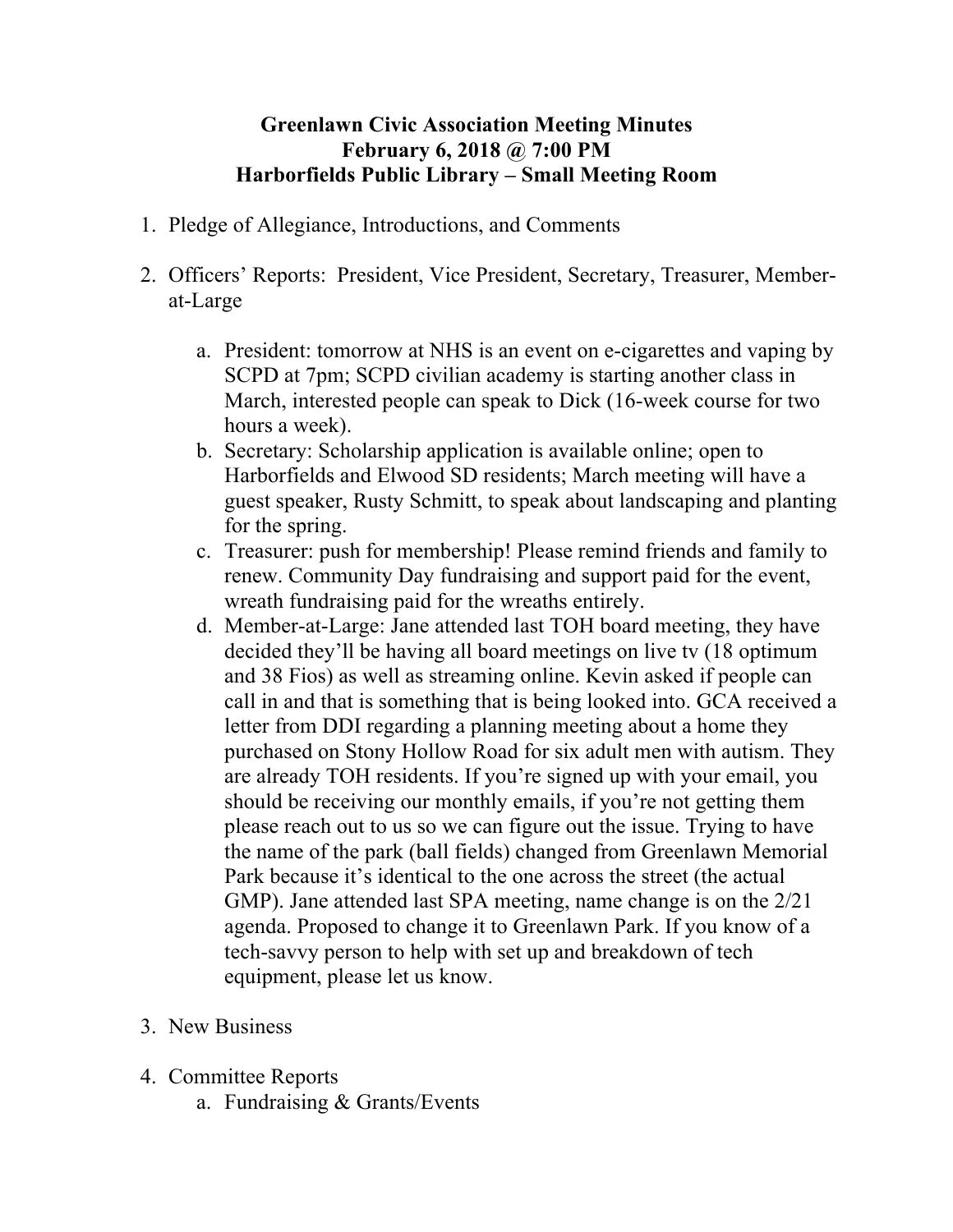- i. Flashback Friday at Beach Pub. Co-ed encouraged to dress up. Beach Pub is donating a drink. It's a "friendraiser." \$15 a person. Will take song requests on the FB page. Post your '80s pictures on the FB page for a free ticket. Next event after that is spring Trivia Night on Thursday, 3/29. Gauging interest April 21<sup>st</sup> for Sip and Stroll?
- b. Beautification no report
- c. Membership Right now we are at 270 memberships overdue (about half). Sending a letter about renewal, push it on social media.
- d. Outreach February is set up as a Cards for Soldiers month. Library and Urban Coffee are drop-off spots, the letters are going to Iraq. Tentative date for Community Day is October 14<sup>th</sup> (Sunday). Been in touch with Habitat for Humanity to see if GCA could do a building event. Also been in touch with owner of On Da Loose to try to do a mural at Tri-Village ball fields. Maybe a Jackie Robinson one? Next Outreach meeting is February  $15<sup>th</sup>$ , place and time TBD. Lots of community members are stepping up to do letter-writing groups (scouts, classes, etc.).
- e. Earth Day date is selected, it's April  $28<sup>th</sup>$
- f. Parks and Preservation (see above for park renaming), Pickle Park and Tri-Village park are both in design status, had a convo with Mt. Sinai regarding antique lights, looking at doing 2-3 along Central Street. Kevin, Walter, and Dick walked through town and identified locations for additional 7 lights.
- g. Traffic & Safety light that we requested over by Old Field Road is still out, Rob will put in another request. Submitted some questions to Doc Spencer's office about Broadway light at Boulevard, traffic study at Tilden and Greenlawn Road, pedestrian signs, etc. Linda from Rep. Spencer's office – received several complaints about light and that was taken care of, crosswalk signs Leg. Spencer was very upset about how quickly they were damaged, five corner traffic study was done, chose a consultant to address the situation, expecting some info in 2-3 months. Kevin asked about how to get public participation and was told to send letters to Leg. Spencer's office. Lauri Chen pointed out that traffic is significantly decreased in summer and that the traffic study should not be done at that time. And traffic will be different once Mt. Sinai opens as well. Jane asked about three-way intersection at Greenlawn Road and Dunlop. Ellen asked about why light on Centerport Road was briefly changed.
- h. Business welcome to Dr. Jeff from Greenlawn Animal Hospital!